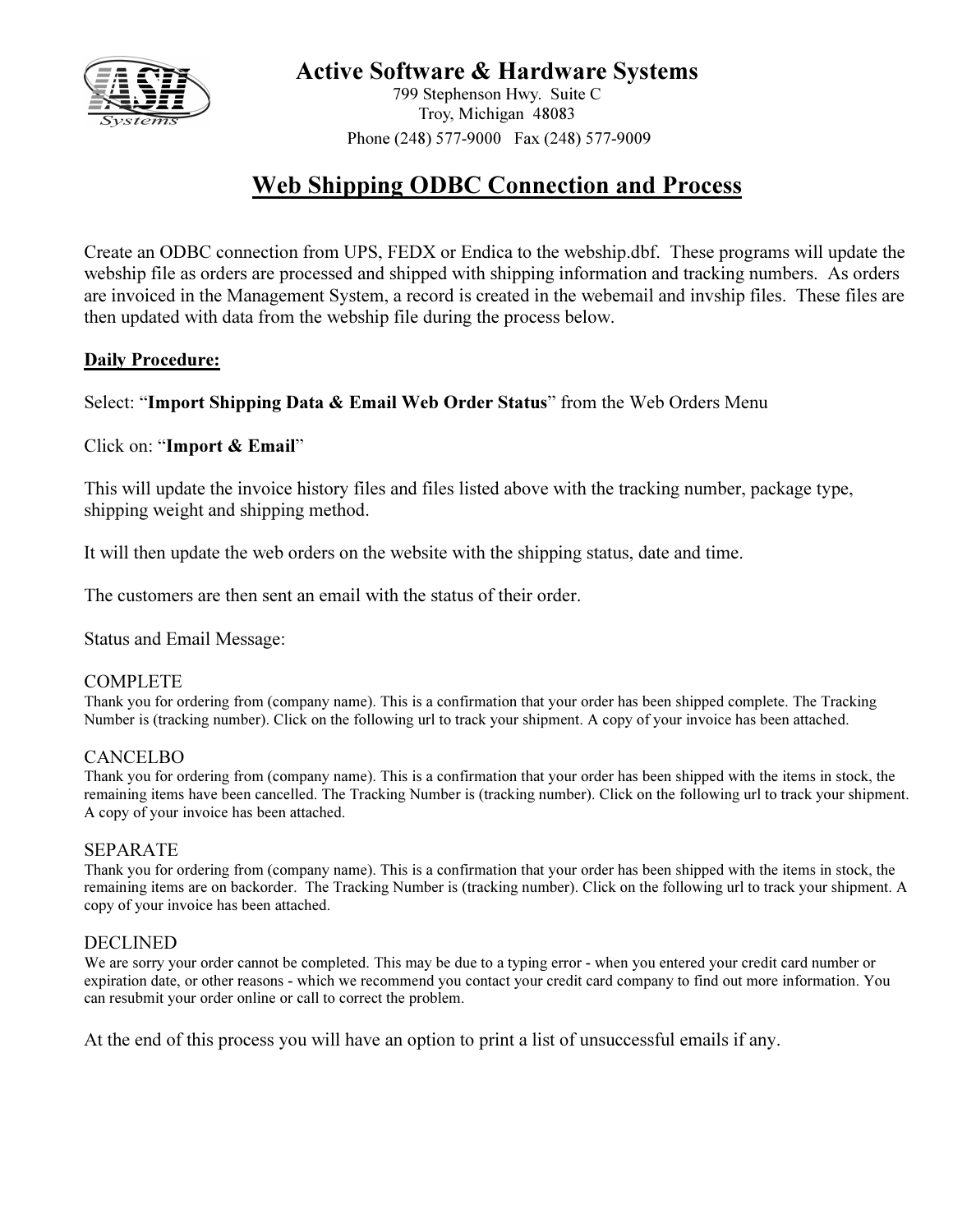

# Active Software & Hardware Systems

799 Stephenson Hwy. Suite C Troy, Michigan 48083 Phone (248) 577-9000 Fax (248) 577-9009

## Setup in UPS Worldship

| <b>ODBC</b> | <b>ASHWEB</b>                              | Configure: $Z:\A\text{SHPSDATA}$ (where $Z = Data$ file path) |                               |                        |  |  |  |  |  |  |  |  |
|-------------|--------------------------------------------|---------------------------------------------------------------|-------------------------------|------------------------|--|--|--|--|--|--|--|--|
| <b>UPS</b>  | <b>Import/Export</b>                       |                                                               |                               |                        |  |  |  |  |  |  |  |  |
|             |                                            | Keyed Import                                                  | More                          |                        |  |  |  |  |  |  |  |  |
|             | Create/Edit Map                            |                                                               |                               |                        |  |  |  |  |  |  |  |  |
|             |                                            | Drop Down:                                                    | Shipment                      |                        |  |  |  |  |  |  |  |  |
|             |                                            | Name:                                                         | <b>ASHIMPORT</b>              | (Create)               |  |  |  |  |  |  |  |  |
|             |                                            | Select ODBC:                                                  | <b>ASHWEB</b>                 | (OK)                   |  |  |  |  |  |  |  |  |
|             |                                            |                                                               | <b>ODBC Tables: WEBEXPORT</b> |                        |  |  |  |  |  |  |  |  |
|             | <b>Edit ASHIMPORT Map</b>                  |                                                               |                               |                        |  |  |  |  |  |  |  |  |
|             | <b>Column Name</b>                         |                                                               | <b>Drop Down</b>              | <b>Field</b>           |  |  |  |  |  |  |  |  |
| Connect:    | Invoice (Primary Key)                      |                                                               |                               |                        |  |  |  |  |  |  |  |  |
|             | Inv ref                                    |                                                               | Shipment Info                 | Reference 1            |  |  |  |  |  |  |  |  |
|             | Cust num                                   |                                                               | Ship To                       | Customer ID            |  |  |  |  |  |  |  |  |
|             | Initials                                   |                                                               | Shipment Info                 | Reference 2            |  |  |  |  |  |  |  |  |
|             | Codamount                                  |                                                               | Shipment Info                 | <b>COD</b> Amount      |  |  |  |  |  |  |  |  |
|             | Shipname                                   |                                                               | Ship To                       | Company or Name        |  |  |  |  |  |  |  |  |
|             | Shipadd                                    |                                                               | Ship To                       | Address1               |  |  |  |  |  |  |  |  |
|             | Shipadd2                                   |                                                               | Ship To                       | Address2               |  |  |  |  |  |  |  |  |
|             | Shipcity                                   |                                                               | Ship To                       | City or Town           |  |  |  |  |  |  |  |  |
|             | Shipstate                                  |                                                               | Ship To                       | State/Province/Country |  |  |  |  |  |  |  |  |
|             | Shipzip                                    |                                                               | Ship To                       | Postal Code            |  |  |  |  |  |  |  |  |
|             | Custemail                                  |                                                               | Ship To                       | <b>Email Address</b>   |  |  |  |  |  |  |  |  |
|             | Phone                                      |                                                               | Ship To                       | Telephone              |  |  |  |  |  |  |  |  |
|             | Phone w                                    |                                                               | Ship To                       | Fax Number             |  |  |  |  |  |  |  |  |
| <b>UPS</b>  | <b>Import/Export</b>                       |                                                               |                               |                        |  |  |  |  |  |  |  |  |
|             |                                            | Auto Export During End of Day                                 | More                          |                        |  |  |  |  |  |  |  |  |
|             |                                            | Create/Edit Map                                               |                               |                        |  |  |  |  |  |  |  |  |
|             |                                            | Drop Down:                                                    | Shipment                      |                        |  |  |  |  |  |  |  |  |
|             |                                            | Name:                                                         | <b>ASHEXPORT</b>              | (Create)               |  |  |  |  |  |  |  |  |
|             |                                            | Select ODBC: ASHWEB                                           |                               | (OK)                   |  |  |  |  |  |  |  |  |
|             |                                            | <b>ODBC Tables: WEBSHIP</b>                                   |                               |                        |  |  |  |  |  |  |  |  |
|             | <b>Edit ASHEXPORT Map</b>                  |                                                               |                               |                        |  |  |  |  |  |  |  |  |
|             | FIELD                                      |                                                               | <b>COLUMN NAME</b>            | <b>CONNECT</b>         |  |  |  |  |  |  |  |  |
|             | 131                                        |                                                               | <b>Shipper Number</b>         | Invoice_no             |  |  |  |  |  |  |  |  |
|             | 5                                          |                                                               | <b>Lead Tracking Number</b>   | Track num              |  |  |  |  |  |  |  |  |
|             | 181                                        |                                                               | Package Type                  | Pack type              |  |  |  |  |  |  |  |  |
|             | 8                                          |                                                               | <b>Actual Weight</b>          | Weight                 |  |  |  |  |  |  |  |  |
|             | 6                                          |                                                               | Shipment ID                   | Ship_id                |  |  |  |  |  |  |  |  |
|             | <b>Automatic Export During End of Day:</b> |                                                               | <b>ASHEXPORT</b>              |                        |  |  |  |  |  |  |  |  |

UPS: Import/Export Data Keyed Import Select ASHIMPORT (After End of Day, data will be exported to the Management System)